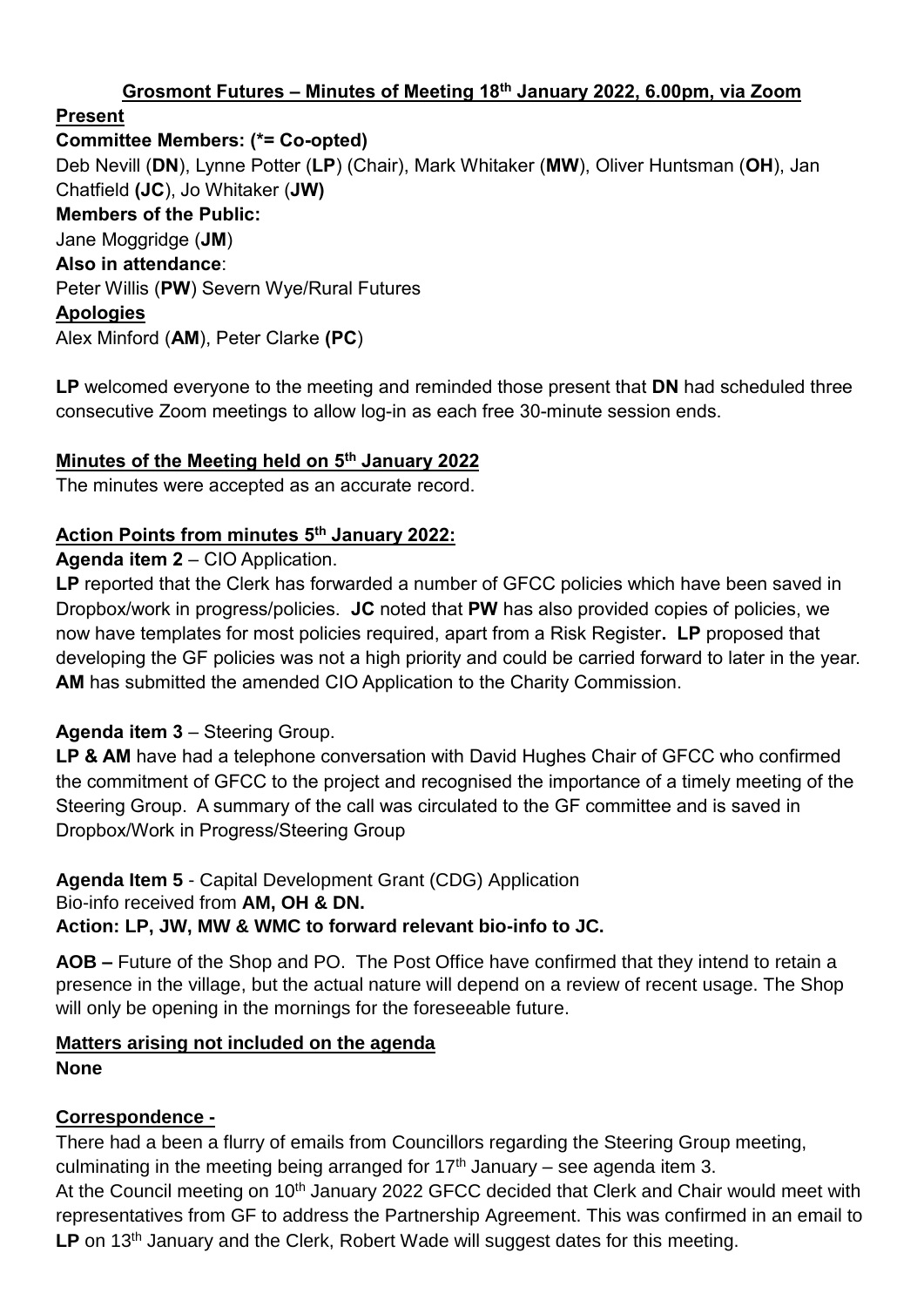### **Agenda**

### **1. Finance**

**OH,** informed the group that there have been no payments since the last meeting and the current balance of the account remains £316.79.

## 2. **Zoom Meetings**

As the Angel no longer has a Zoom account DN suggested that we ask GFCC if we could use their account for our meetings. We would need to log on as an Independent Host. If this is not possible then it would cost us £120 pa for a Zoom account.

**Action: DN to contact Robert Wade Clerk to GFCC to ask if we can use their Zoom account** 

## **3. Steering Group**

The inaugural meeting of this group took place by Zoom on 17<sup>th</sup> January with **AM, LP, JC, PC & PW** attending on behalf of GF and Councillors Andy Farr, James Stark and Peter McVann attending on behalf of GFCC. Also, in attendance as Observers were Robert Wade (minute taker) and Councillor Paul Sheridan.

The meeting went better than expected, although there was cautious input from GFCC. There is room for optimism and evidence of a movement towards recognition and understanding of the project and the role of GFCC in delivering it. However, it was not clear that GFCC understood that the Partnership Agreement is for the duration of the project including the planning and developmental stages rather than just a landlord/tenant agreement once the Hub is up and running. Robert Wade is a calming and professional influence and is engaged in the Project.

**PW** presented a summary of the pros and cons of the funding options to the Steering Group; this was shared at this GF meeting and is attached as an addendum to these minutes and is saved in Dropbox/work in Progress/Steering Group. **PW** explained that he has identified an alternative, potential grant from the Architectural Heritage Fund. It is unclear how much money will be available for 2022-23, although funding for repairs could be included as part of the whole project. Applications for this grant open in July 2022. The other potential grant is from the NLF Heritage Lottery Fund, but this would require GF/GFCC to introduce an element of Heritage into the project design. The Town Hall is a listed building and as such eligible for this grant, but that is not enough in itself to qualify for the grant.

**PW** outlined the next steps to be taken, the majority of which will be the responsibility of GFCC. The GF Steering Sub-Group will review any duplications between the Hub project and repairs to identify any savings that can be made (Bullet point 2).

The next meeting of the Steering Group is scheduled for 31<sup>st</sup> January, LP will contact the GFCC Clerk to ask him to ask the members of GFCC Sub-Committee to review the next steps that are their responsibility prior to this meeting.

## **Actions required prior to Steering Group Meeting 31/01/22:**

### **GF Steering Sub-Group to review Bullet point 2**

**LP to contact Robert Wade to ask GFCC Sub-Committee to review next steps** 

## **4. Partnership Agreement**

It has been agreed with GFCC that the Clerk and Chair will meet with representatives of GF to develop a partnership agreement for the combined Grosmont Community Hub and Town Hall repairs project that will be acceptable to both parties and meet the requirements of the funder.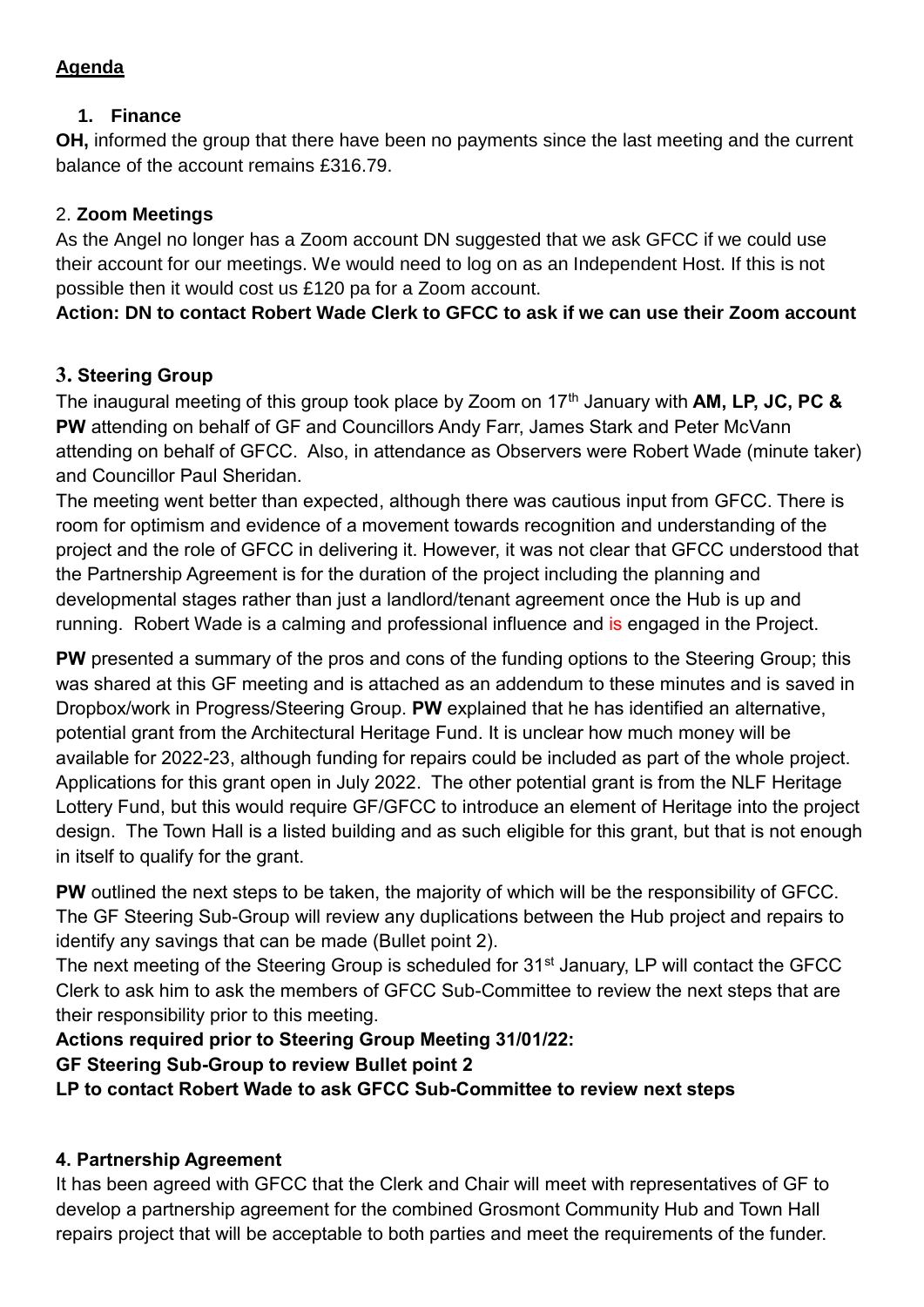Representatives from **GF** will be **AM, PC** and **PW** with support from **JC** as required. The draft partnership agreement presented to GFCC late summer last year will be used as a basis for discussion. Dates for this meeting will be suggested by Robert Wade GFCC Clerk.

## **5. Capital Development Grant (CDG) Application**

Bio-information received from **AM, OH & DN,** could remainder of Committee send info to **JC.**  The main hold up on the CDG application is the partnership agreement, otherwise just about ready to be submitted. The long-term future of the village shop is unclear and a reference to this could be added. GFCC need to complete the first sections of the application. **PW** to send a copy to the new Clerk for him to complete.

There needs to be a mini meeting of the CDG subgroup to finalise the application once first section has been completed by GFCC. When ready GFCC will be responsible for submitting the application.

### **Actions:**

**LP, JW, MW & WMC to forward relevant bio-info to JC.** 

**PW to send a copy of the application form to Robert Wade, Clerk to GFCC for completion.**

### **8. AOB**

**None** 

### **Date of Next Meetings:**

GF Committee meeting Tuesday 1<sup>st</sup> February 2022, 6.00pm via Zoom Joint Town Hall Steering Group - 31<sup>st</sup> January 2022, 7.30 via Zoom Joint GF GFCC meeting to discuss the Partnership Agreement **TBC**

| <b>Actions Arising</b> |                                                    |                              |  |  |
|------------------------|----------------------------------------------------|------------------------------|--|--|
| Agenda item            | Action GF Meeting 18th January 2022                | <b>Responsible</b>           |  |  |
| 2. Zoom Meetings       | <b>Contact Robert Wade Clerk to GFCC to ask if</b> | <b>Debs Nevill</b>           |  |  |
|                        | we can use their Zoom account                      |                              |  |  |
| 3. Steering Group      | To review Bullet point 2 prior to Steering Group   | <b>GF Steering Sub-Group</b> |  |  |
|                        | <b>Meeting 31/02/22</b>                            | LP, AM, PC, JC, PW           |  |  |
| 3. Steering Group      | To contact Robert Wade to ask GFCC Sub-            | <b>Lynne Potter</b>          |  |  |
|                        | <b>Committee to review next steps</b>              |                              |  |  |
| <b>5. CDG</b>          | To forward relevant bio-info to JC.                | LP, JW, MW & WMC             |  |  |
| <b>Application</b>     |                                                    |                              |  |  |
| <b>5. CDG</b>          | To send a copy of the application form to          | <b>Peter Willis</b>          |  |  |
| <b>Application</b>     | Robert Wade, Clerk to GFCC for completion.         |                              |  |  |

### **There being no further business the meeting closed at 7.08pm**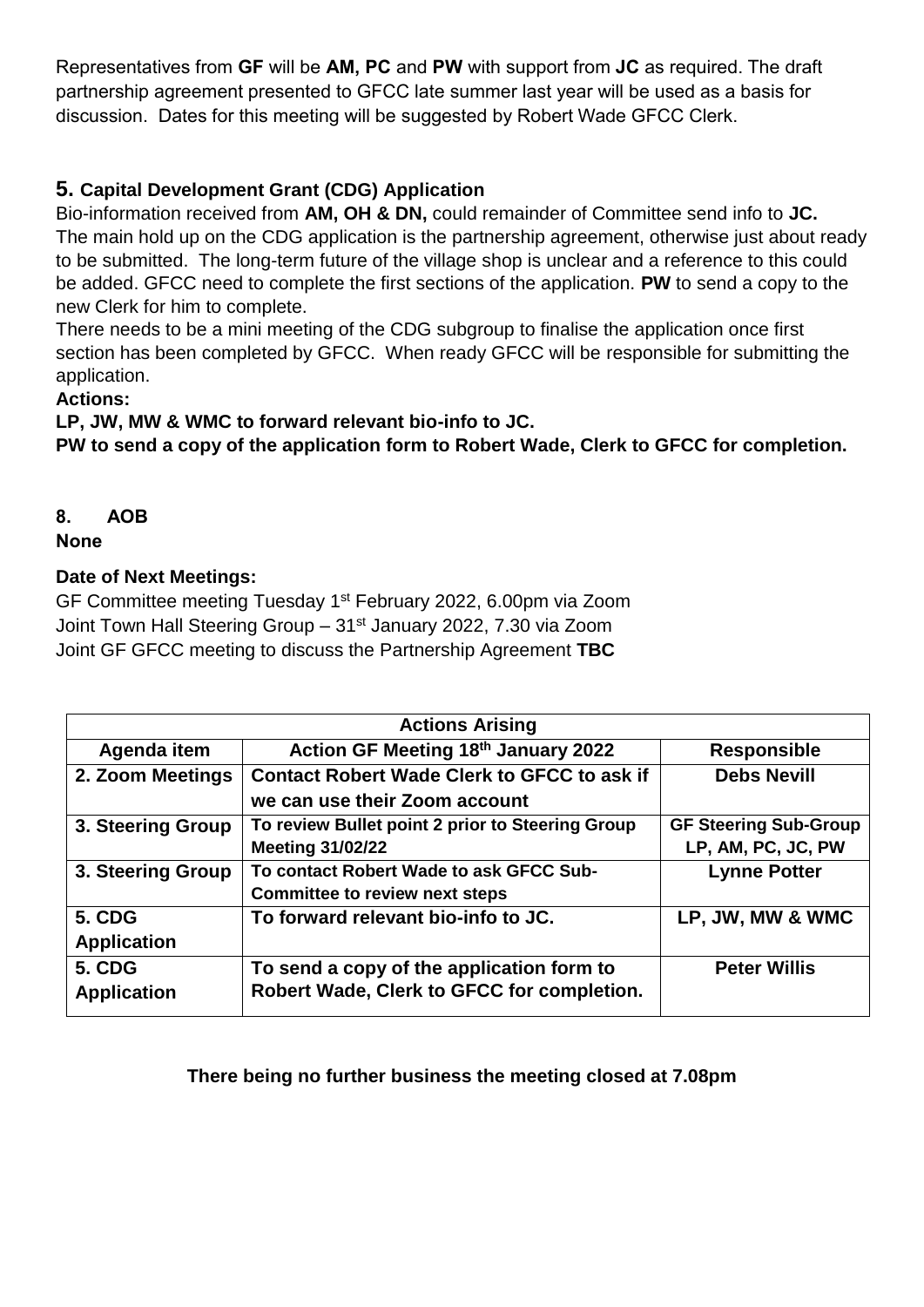# **Advantages and disadvantages of funding options and next steps**

| <b>Funding option</b>                                      | <b>Advantages</b>                                                                                                                                                                          | <b>Disadvantages</b>                                                                                                                                                                                                                                                                 | <b>Comments</b>                                                                                                                                     |
|------------------------------------------------------------|--------------------------------------------------------------------------------------------------------------------------------------------------------------------------------------------|--------------------------------------------------------------------------------------------------------------------------------------------------------------------------------------------------------------------------------------------------------------------------------------|-----------------------------------------------------------------------------------------------------------------------------------------------------|
| Loan                                                       | High level of confidence<br>of success.<br>Can be used as match<br>funding<br>Work can begin asap.<br>Independent of any<br>grant conditions                                               | Some of the<br>$\bullet$<br>maintenance/repairs<br>probably ineligible.<br>Increase to precept.<br>$\bullet$                                                                                                                                                                         |                                                                                                                                                     |
| <b>Rural Futures</b><br>$(E140-E200K)$                     | Money already<br>$\bullet$<br>ringfenced<br>Funding provisionally<br>$\bullet$<br>raised to £200k<br>Flexibility of what it can<br>cover                                                   | Needs to meet<br>$\bullet$<br>eligibility and terms<br>and conditions of NLCF.<br>Will only know full<br>plans and accurate<br>costings following CDG<br>stage and these will be<br>needed for additional<br>grant applications                                                      | GFCC is lead<br>applicant<br>2 stages: CDG<br>and Full<br>application.<br>CDG stage up<br>to 8 months<br>Full<br>application<br>end of the<br>year. |
| Architectural<br>Heritage Fund<br>(possibly up to<br>£50K) | Will fund repairs as long<br>$\bullet$<br>as part of a wider<br>project.<br>Previous years funds up<br>to £50k<br>Match funding<br>encouraged.<br>Less onerous than some<br>other funders. | Funding for 22/23 not<br>$\bullet$<br>known until<br>March/April                                                                                                                                                                                                                     | July deadline<br>for<br>applications<br>Only payable<br>on<br>confirmation<br>of securing<br>the wider<br>project<br>funding                        |
| Heritage Lottery<br>fund (Up to<br>£250k)                  | Match funding will be<br>looked on favourably                                                                                                                                              | Will have to submit<br>$\bullet$<br>when know full project<br>details (post CDG stage)<br>Wont fund repairs<br>$\bullet$<br>unless part of a wider<br>wellbeing project<br>New heritage element<br>$\bullet$<br>needed-which requires<br>more work.<br>Very Competitive<br>$\bullet$ |                                                                                                                                                     |
| Other Grants TBC                                           |                                                                                                                                                                                            |                                                                                                                                                                                                                                                                                      |                                                                                                                                                     |

#### **Suggested Next Steps**

**1. Repair strategy: Finalise how much is required for repairs, for what and when by exploring:**